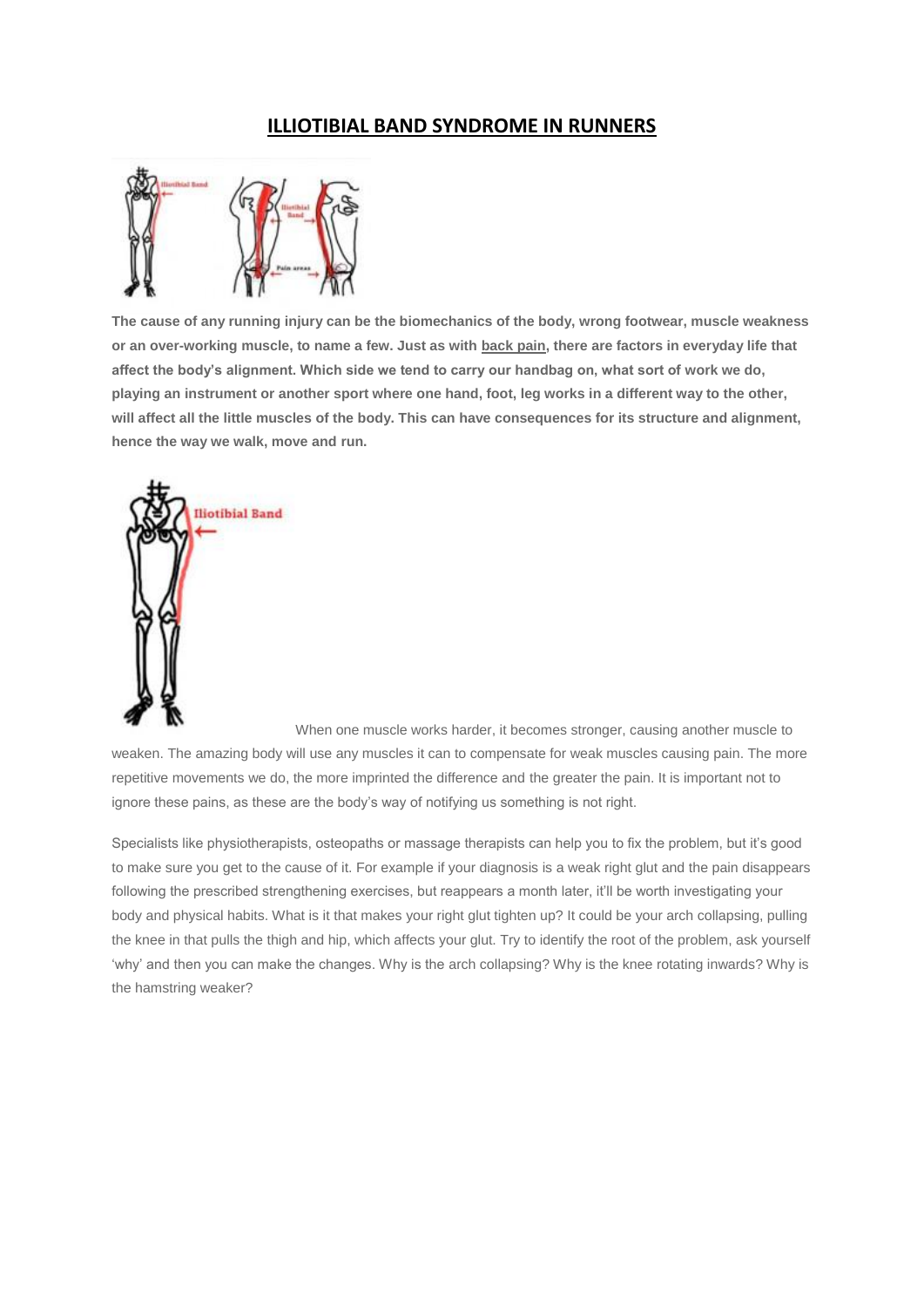

## What Is Iliotibial Band Syndrome?

The IT band is located on the outside of the thigh connecting the outside of the hip, thigh and the knee. When the knee flexes, the IT band pulls backward on the side of the knee and when the knee extends, the IT band moves forward. A fluid sac separates the IT band from the knee, its role being to decrease the friction between the two. Repetitive flexion and extension of the knee causes inflammation of the sac and the IT band, or the side of the knee.

## How To Treat Iliotibial Band Syndrome?



#### **To start with, rest and ice it to reduce the**

**inflammation.** A sports massage or self-massage using our favorite foam roller, [The Grid,](http://www.runandbecome.com/Shop-Online/Accessories/Extras/miscellaneous/The-Grid) will loosen up the band. Place the foam roller under your hip flexor and using your arms slowly move your body backwards and forwards letting the foam roller to massage your hips. Then placing the roller under the ITB lift your lower leg and again, using your arms roll back and forth. If it feels comfortable you can lift both legs to do this exercise.

You can also try taping the muscles with [Rocktape](http://www.runandbecome.com/Shop-Online/Accessories/Extras/Supports/Rock-Tape) to take the pressure of the IT band. To make sure you do this correctly discuss it with your physiotherapist.

# Stretches for Iliotibial Band Syndrome